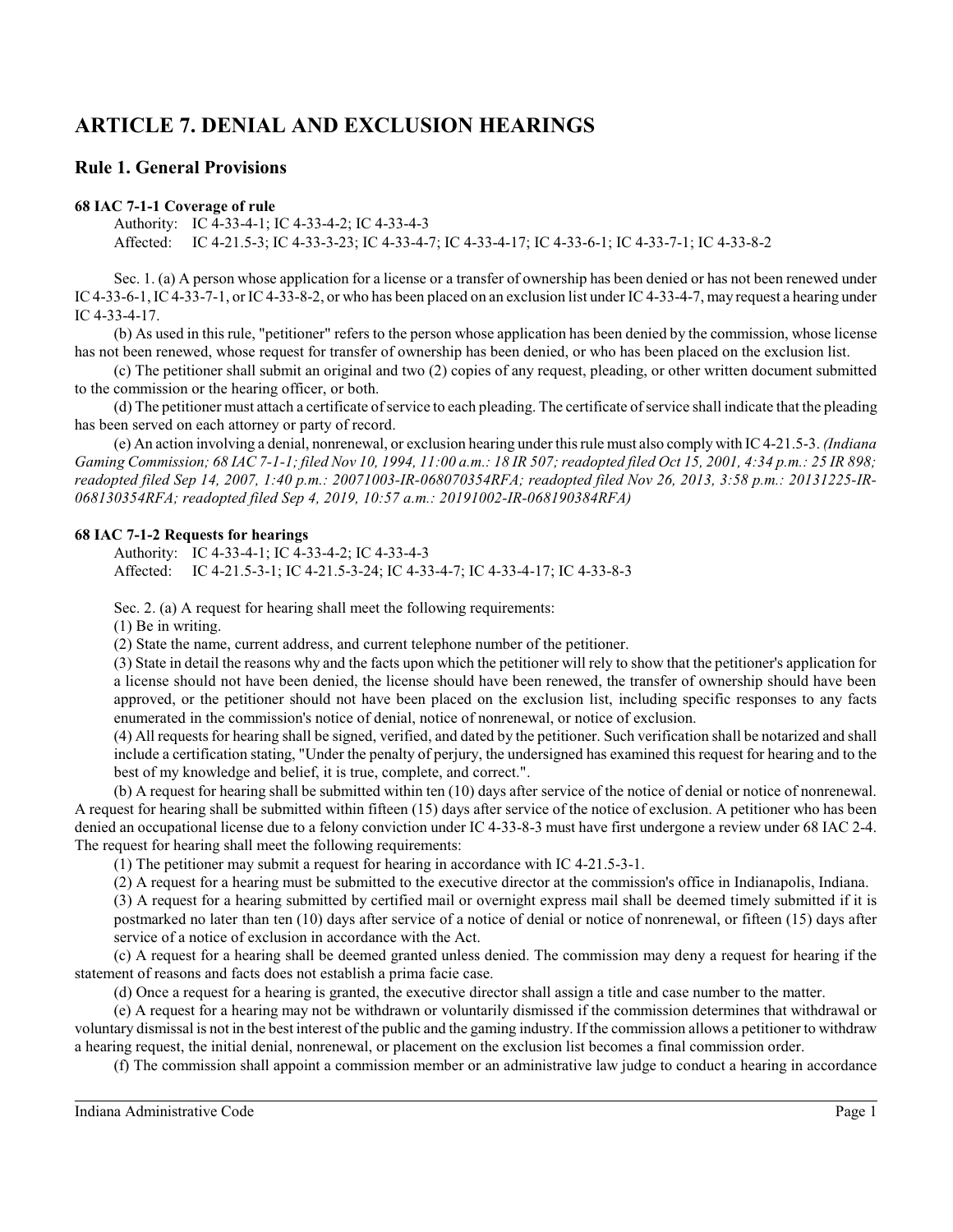with this rule. The petitioner shall be served with a copy of the letter of appointment, and such letter shall serve as notice of the pendency ofthe hearing. The hearing officer who is to conduct the hearing shall establish a hearing date and notify the parties thereof. The hearing officer may hold prehearing conferences to resolve discovery disputes or any other matters.

(g) Default judgment or dismissal may result at any stage of the proceeding in accordance with IC 4-21.5-3-24. If a party fails to take action for which it is responsible for a period ofsixty (60) days, default judgment shall be entered against the party or the case shall be dismissed. *(Indiana Gaming Commission; 68 IAC 7-1-2; filed Nov 10, 1994, 11:00 a.m.: 18 IR 507; filed Apr 19, 1996, 3:00 p.m.: 19 IR 2249; readopted filed Oct 15, 2001, 4:34 p.m.: 25 IR 898; readopted filed Sep 14, 2007, 1:40 p.m.: 20071003-IR-068070354RFA; readopted filed Nov 26, 2013, 3:58 p.m.: 20131225-IR-068130354RFA; readopted filed Sep 4, 2019, 10:57 a.m.: 20191002-IR-068190384RFA)*

# **68 IAC 7-1-3 Appearances; service**

Authority: IC 4-33-4-1; IC 4-33-4-2; IC 4-33-4-3 Affected: IC 4-21.5-3; IC 4-33-3-23; IC 4-33-4-7; IC 4-33-4-17

Sec. 3. A petitioner may represent himself or herself or may be represented by an attorney or representative who is in compliance with 68 IAC 1-6. Service shall be made in accordance with 68 IAC 1-6-4(c). *(Indiana Gaming Commission; 68 IAC 7-1- 3; filed Nov 10, 1994, 11:00 a.m.: 18 IR 508; readopted filed Oct 15, 2001, 4:34 p.m.: 25 IR 898; readopted filed Sep 14, 2007, 1:40 p.m.: 20071003-IR-068070354RFA; readopted filed Nov 26, 2013, 3:58 p.m.: 20131225-IR-068130354RFA; readopted filed Sep 4, 2019, 10:57 a.m.: 20191002-IR-068190384RFA)*

### **68 IAC 7-1-4 Discovery**

Authority: IC 4-33-4-1; IC 4-33-4-2; IC 4-33-4-3 Affected: IC 4-33-3-23; IC 4-33-4-7; IC 4-33-4-17; IC 4-33-6-1; IC 4-33-7-1; IC 4-33-8-2

Sec. 4. (a) Upon written request served on a party, the requesting party shall be entitled to the following:

(1) The name and address of any witness who may be called to testify on behalf of a party. The parties shall be under a continuing duty to update this list.

(2) All documents or other materials in the possession or control of a party which the party reasonably expects will be necessary to introduce into evidence. The petitioner's burden of production includes those documents the petitioner reasonably expects to introduce into evidence either in the petitioner's case-in-chief or rebuttal. Rebuttal documents, to the extent that they are not immediately identifiable, shall be tendered to the respondent within two (2) weeks after receipt of documents tendered to petitioner by respondent unless additional time is granted by the hearing officer.

(b) Discoverymay be obtained in accordance with rule 28(F) ofthe Indiana Rules ofTrial Procedure. Witnesses and documents responsive to a proper request for production that were not produced shall be excluded from the hearing and additional sanctions or penalties may be imposed.

(c) The parties shall make every effort to resolve disputes regarding discovery. Disputes that are unresolved may be brought to the hearing officer for resolution via:

- (1) a motion to compel;
- (2) motion for protective order; or
- (3) other appropriate motion;

under the Indiana Rules of Trial Procedure. The disputed discovery is stayed during the pendency of such motion unless the hearing officer orders discovery to continue. Discovery shall be stayed for a period of not more than ten (10) days. The hearing officer may extend the time during which discovery is stayed upon a showing of good cause. The filing of such a motion shall not extend the time to complete discovery, nor provide cause for a continuance ofthe hearing on the merits, unless the hearing officer orders an extension or continuance. *(Indiana Gaming Commission; 68 IAC 7-1-4; filed Nov 10, 1994, 11:00 a.m.: 18 IR 508; readopted filed Oct 15, 2001, 4:34 p.m.: 25 IR 898; readopted filed Sep 14, 2007, 1:40 p.m.: 20071003-IR-068070354RFA; readopted filed Nov 26, 2013, 3:58 p.m.: 20131225-IR-068130354RFA; readopted filed Sep 4, 2019, 10:57 a.m.: 20191002-IR-068190384RFA)*

# **68 IAC 7-1-5 Subpoenas** *(Repealed)*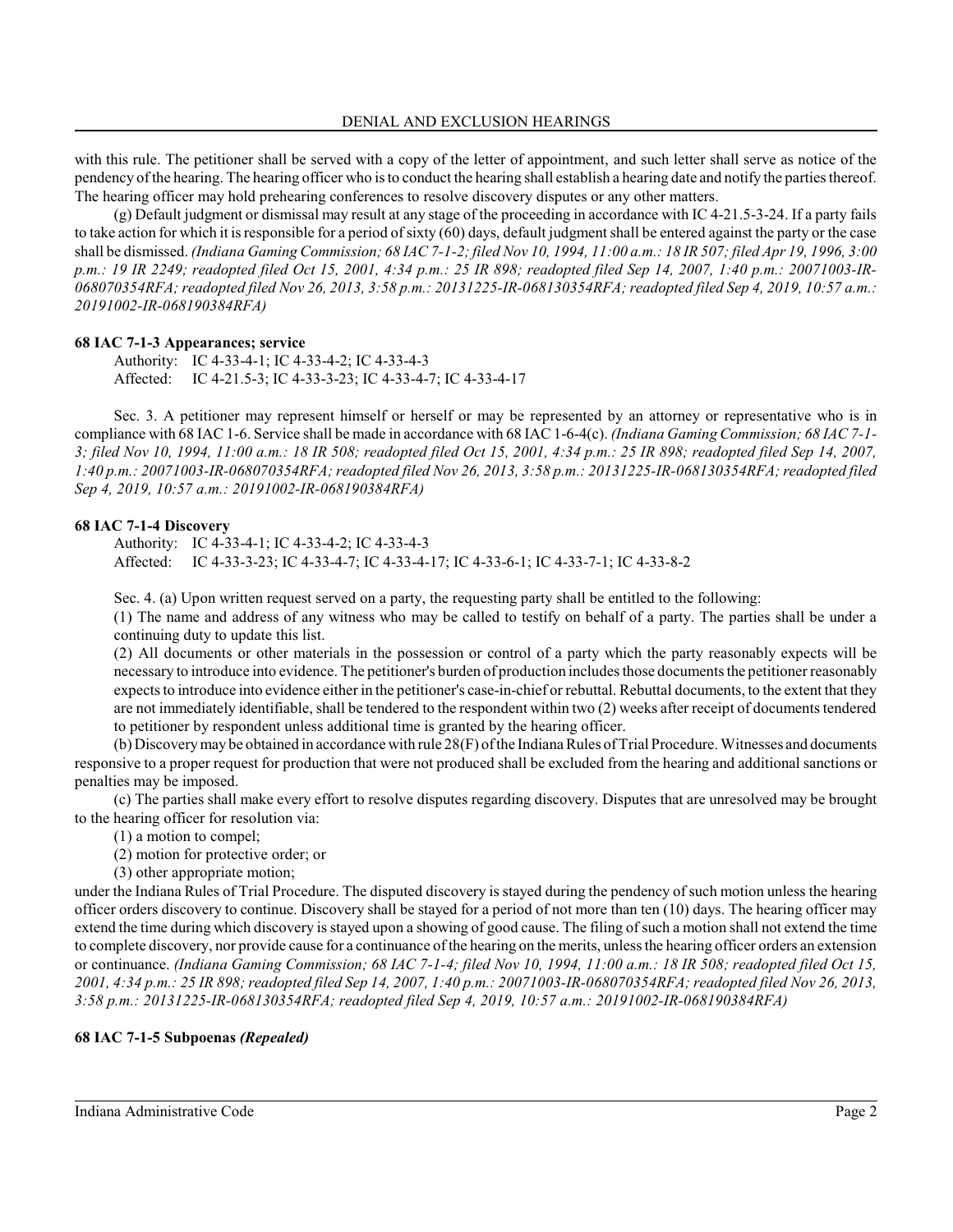Sec. 5. *(Repealed by Indiana Gaming Commission; filed Jul 21, 2010, 2:21 p.m.: 20100818-IR-068100052FRA)*

# **68 IAC 7-1-6 Prehearing conferences** *(Repealed)*

Sec. 6. *(Repealed by Indiana Gaming Commission; filed Jul 21, 2010, 2:21 p.m.: 20100818-IR-068100052FRA)*

# **68 IAC 7-1-7 Motions for summary judgment and other appropriate motions** *(Repealed)*

Sec. 7. *(Repealed by Indiana Gaming Commission; filed Jul 21, 2010, 2:21 p.m.: 20100818-IR-068100052FRA)*

# **68 IAC 7-1-8 Depositions** *(Repealed)*

Sec. 8. *(Repealed by Indiana Gaming Commission; filed Jul 21, 2010, 2:21 p.m.: 20100818-IR-068100052FRA)*

# **68 IAC 7-1-9 Continuances**

Authority: IC 4-33-4-1; IC 4-33-4-2; IC 4-33-4-3 Affected: IC 4-33-3-23; IC 4-33-4-7; IC 4-33-4-17; IC 4-33-6-1; IC 4-33-7-1; IC 4-33-8-2

Sec. 9. (a) A motion to continue a hearing or deposition must be made at least ten (10) days before the hearing or deposition date unless the requesting party can show good cause.

(b) Continuances may be granted by the hearing officer upon a showing of good cause.

(c) The hearing officer may order a continuance of a hearing on the hearing officer's own initiative. *(Indiana Gaming Commission; 68 IAC 7-1-9; filed Nov 10, 1994, 11:00 a.m.: 18 IR 510; readopted filed Oct 15, 2001, 4:34 p.m.: 25 IR 898; readopted filed Sep 14, 2007, 1:40 p.m.: 20071003-IR-068070354RFA; readopted filed Nov 26, 2013, 3:58 p.m.: 20131225-IR-068130354RFA; readopted filed Sep 4, 2019, 10:57 a.m.: 20191002-IR-068190384RFA)*

# **68 IAC 7-1-10 Proceedings**

Authority: IC 4-33-4; IC 4-35-4 Affected: IC 4-21.5-3; IC 4-33; IC 4-35

Sec. 10. (a) The administrative law judge is authorized to administer oaths.

(b) Both parties may present an opening statement on the merits. The commission proceeds first, followed by the petitioner. The petitioner may not reserve the opening statement for a later time. The administrative law judge may determine the length of opening statements.

(c) The commission must then present the commission's case-in-chief.

(d) Upon conclusion of the commission's case-in-chief, the petitioner may move for a directed finding. The administrative law judge may:

(1) hear arguments on the motion; or

(2) grant, deny, or reserve any decision thereon, with or without argument.

(e) If:

(1) no motion for directed finding is made; or

(2) the motion is denied or decision reserved thereon;

the petitioner may present its case.

(f) Each party may conduct cross-examination of adverse witnesses.

(g) Upon conclusion of the petitioner's case, the commission may present evidence in rebuttal.

(h) The administrative law judge may:

(1) ask questions of the witnesses; and

(2) request or allow additional evidence at any time, including additional rebuttal evidence.

(i) Both parties may present a closing argument. The commission proceeds first, then the petitioner, and, thereafter, the commission may present rebuttal argument. The administrative law judge may determine the length of closing arguments.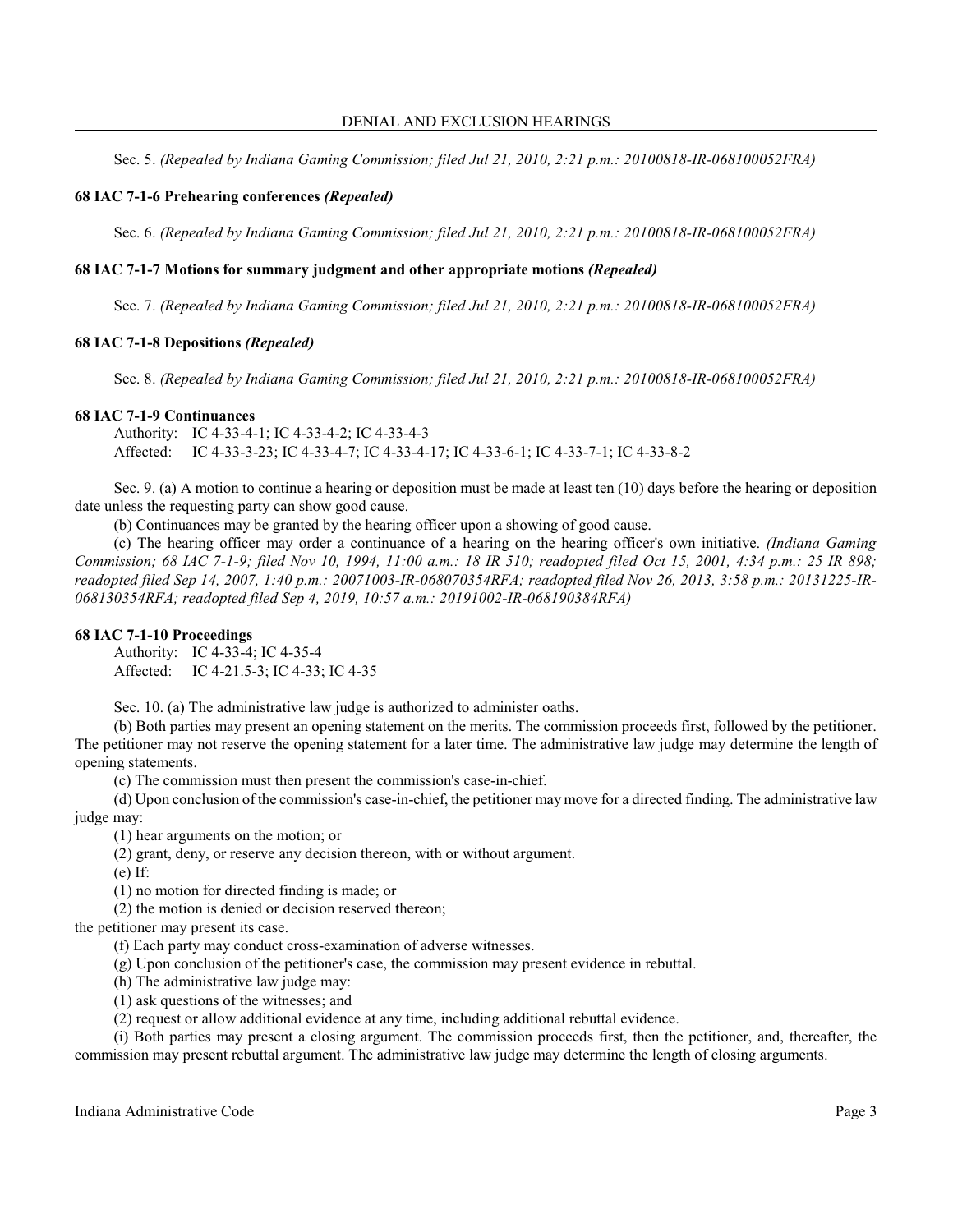(j) The administrative law judge may require or allow the parties to submit posthearing briefs, proposed findings of fact and conclusions of law, or both, within:

(1) ten (10) days of the conclusion of the hearing; or

(2) such other time period the administrative law judge might order.

*(Indiana Gaming Commission; 68 IAC 7-1-10; filed Nov 10, 1994, 11:00 a.m.: 18 IR 510; filed Apr 19, 1996, 3:00 p.m.: 19 IR 2251; readopted filed Oct 15, 2001, 4:34 p.m.: 25 IR 898; readopted filed Sep 14, 2007, 1:40 p.m.: 20071003-IR-068070354RFA; filed Oct 9, 2009, 2:44 p.m.: 20091104-IR-068090361FRA; readopted filed Nov 26, 2013, 3:58 p.m.: 20131225-IR-068130354RFA; readopted filed Sep 4, 2019, 10:57 a.m.: 20191002-IR-068190384RFA)*

# **68 IAC 7-1-11 Evidence** *(Repealed)*

Sec. 11. *(Repealed by Indiana Gaming Commission; filed Jul 21, 2010, 2:21 p.m.: 20100818-IR-068100052FRA)*

#### **68 IAC 7-1-12 Prohibition on ex parte communication** *(Repealed)*

Sec. 12. *(Repealed by Indiana Gaming Commission; filed Jul 21, 2010, 2:21 p.m.: 20100818-IR-068100052FRA)*

#### **68 IAC 7-1-13 Sanctions and penalties**

Authority: IC 4-33-4-1; IC 4-33-4-2; IC 4-33-4-3 Affected: IC 4-21.5-3; IC 4-33-3-23; IC 4-33-4-7; IC 4-33-4-17; IC 4-33-6-1; IC 4-33-7-1; IC 4-33-8-2

Sec. 13. (a) The hearing officer may impose sanctions and penalties if the hearing officer finds that a party has acted in bad faith, for the purpose of delay, or has otherwise abused the hearing process. Such sanctions and penalties include but are not limited to, default judgment or directed finding on one (1) or more issues, or a fine.

(b) If a petitioner fails to testify on his or her own behalf with respect to any question propounded to him or her, the hearing officer may infer therefrom that such testimony or answer would have been adverse to the case of the party refusing to testify.

(c) If the petitioner or its agent fails to answer a subpoena or refuses to testify fully at the request of the commission, such failure may be deemed independent grounds for a finding that the petitioner should have been denied a license or the transfer of ownership. The hearing officer may also infer therefrom that such testimony would have been adverse to the petitioner.

(d) The unexcused failure ofthe petitioner to appear at a hearing shall constitute an admission of all matters and facts contained in the notice of denial, nonrenewal, or placement on the exclusion list. In such case, the hearing officer may take action based upon such admission or upon any other evidence, including affidavits, without any further notice to the petitioner. *(Indiana Gaming Commission; 68 IAC 7-1-13; filed Nov 10, 1994, 11:00 a.m.: 18 IR 511; readopted filed Oct 15, 2001, 4:34 p.m.: 25 IR 898; readopted filed Sep 14, 2007, 1:40 p.m.: 20071003-IR-068070354RFA; readopted filed Nov 26, 2013, 3:58 p.m.: 20131225-IR-068130354RFA; readopted filed Sep 4, 2019, 10:57 a.m.: 20191002-IR-068190384RFA)*

# **68 IAC 7-1-14 Transmittal of record and recommendation to the commission** *(Repealed)*

Sec. 14. *(Repealed by Indiana Gaming Commission; filed Jul 21, 2010, 2:21 p.m.: 20100818-IR-068100052FRA)*

#### **68 IAC 7-1-15 Settlement offers**

Authority: IC 4-33-4-1; IC 4-33-4-2; IC 4-33-4-3 Affected: IC 4-33-3-23; IC 4-33-4-7; IC 4-33-4-17; IC 4-33-6-1; IC 4-33-7-1; IC 4-33-8-2

Sec. 15. (a) The parties may propose settlement offers to the hearing officer or the commission at any stage of the proceedings where time, the nature of the proceeding, and public interest permit. Such offers may be made at any time prior to the entry of a final order, including prior to the initiation of the proceedings. The commission or the hearing officer may require that any of the parties to the offer make an oral or written presentation to the hearing officer or the commission regarding the settlement offer.

(b) Settlement agreements shall meet the following requirements:

(1) Be in writing.